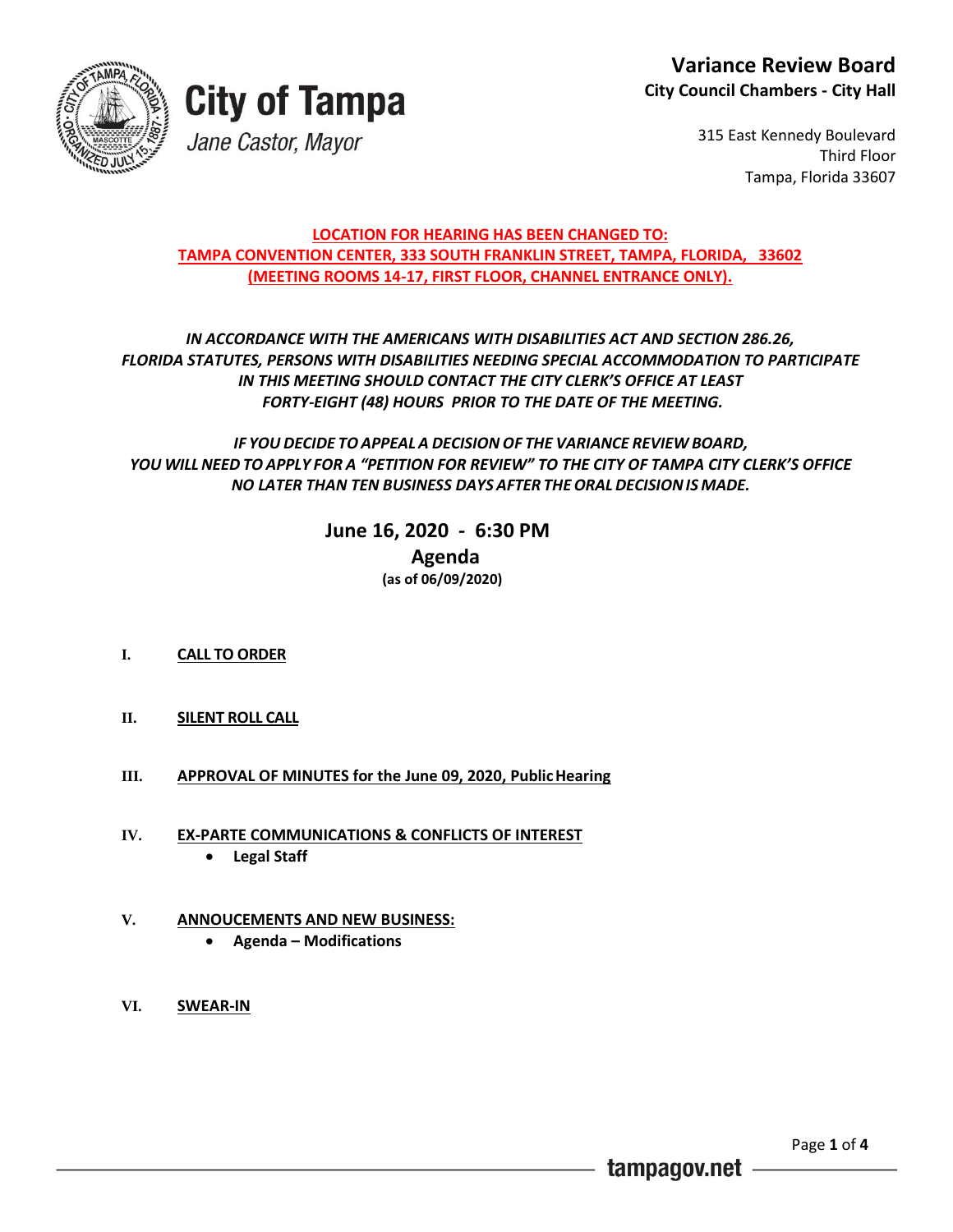

# **City of Tampa** Jane Castor, Mayor

### **VII. NEW CASES:**

| APPLICATION:    | <b>VRB20-28</b><br>- MISNOTICED - RESCHEDULED TO JULY 14, 2020                                                                                                                         |
|-----------------|----------------------------------------------------------------------------------------------------------------------------------------------------------------------------------------|
| APPLICANT:      | Steve & Kathy Pawelkop                                                                                                                                                                 |
| AGENT:          | N/A                                                                                                                                                                                    |
| LOCATION:       | 3202 West Harbor View                                                                                                                                                                  |
| REQUEST:        | To reduce the rear yard from 3' to 1.5', to vest portion of existing<br>accessory structure and existing footprint of garage built in 1921.<br>(Section 27-290)                        |
| PURPOSE:        | To build new Accessory Structure/Garage over existing footprint.                                                                                                                       |
| NEIGHBORHOOD:   | Palma Ceia Neighborhood Assoc., Parkland Estates Civic Club, Inc., Bayshore<br>Beautiful Neighborhood Assoc., Inc., Keep Bayshore Beautiful, Inc., 345<br><b>Bayshore Condominiums</b> |
| APPLICATION:    | <b>VRB20-29</b><br>- MISNOTICED - RESCHEDULED TO JULY 14, 2020                                                                                                                         |
| APPLICANT:      | Boger Homes, Inc.                                                                                                                                                                      |
| AGENT:          | David Boger/Boger Homes, Inc.                                                                                                                                                          |
| LOCATION:       | 9310 North Willow Avenue                                                                                                                                                               |
| REQUEST:        | To remove 47" Grand Tree in middle of lot. (Section 27-284)                                                                                                                            |
| PURPOSE:        | To build new single-family residence.                                                                                                                                                  |
| NEIGHBORHOOD:   | Historic Forest Hills Community Assoc., Inc.                                                                                                                                           |
| APPLICATION:    | <b>VRB20-30</b><br>- MISNOTICED - RESCHEDULED TO JULY 14, 2020                                                                                                                         |
| APPLICANT:      | James & Arlene Hatton                                                                                                                                                                  |
| AGENT:          | James Hatton                                                                                                                                                                           |
| LOCATION:       | 5015 South Shore Crest Circle                                                                                                                                                          |
| REQUEST:        | To reduce the side yard setback from 7' to 4' (Section 27-156)                                                                                                                         |
| PURPOSE:        | To build second story storage area above existing footprint of attached porte<br>cochere.                                                                                              |
| NEIGHBORHOOD:   | Beach Park Homeowners Assoc., Inc., Westshore Alliance, Bayshore Beautiful                                                                                                             |
| APPLICATION:    | <b>VRB20-31</b><br>- MISNOTICED - RESCHEDULED TO JULY 14, 2020                                                                                                                         |
| APPLICANT:      | Charles Lykes, Jr./ Eric Hoyer / Lykes Lane Homeowners Association                                                                                                                     |
| AGENT:          | Eric Hoyer/ NRPS, Inc.                                                                                                                                                                 |
| LOCATION:       | 5421 Lykes Lane                                                                                                                                                                        |
| <b>REQUEST:</b> | To remove 2 grand trees (Section 27-284)                                                                                                                                               |
| <b>PURPOSE:</b> | To build a new 2-story single-family residence.                                                                                                                                        |
| NEIGHBORHOOD:   | Ballast Point Neighborhood Assoc., McGraw Hill Construction                                                                                                                            |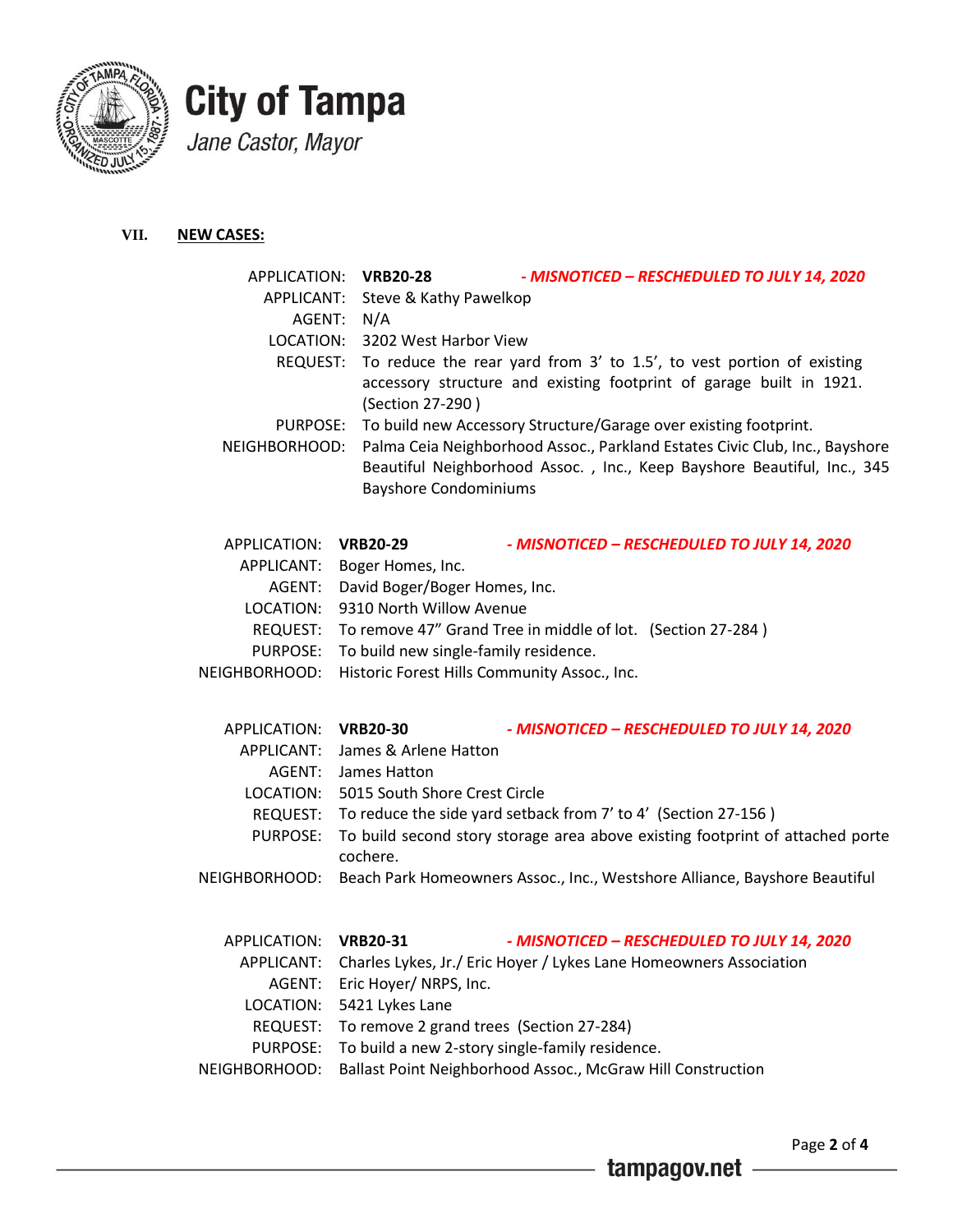

# **City of Tampa** Jane Castor, Mayor

**VII. NEW CASES (***cont.):*

| APPLICATION: VRB20-33 |                                                                                       |
|-----------------------|---------------------------------------------------------------------------------------|
|                       | APPLICANT: Jeffrey & Patricia Reynolds                                                |
|                       | AGENT: David Wright/TSP Company, Inc.                                                 |
|                       | LOCATION: 551 West Davis Boulevard                                                    |
|                       | REQUEST: To reduce the front yard setback along the east side along South Davis Blvd. |
|                       | from 25' to 18', and reduce the front yard setback along the west side along          |
|                       | West Davis Blvd. from 25' to 17.5'. (Section 27-156)                                  |
|                       | PURPOSE: To build a new 2-story single-family residence.                              |
|                       | NEIGHBORHOOD: Davis Island Civic Assoc., Inc.                                         |
|                       |                                                                                       |

| APPLICATION: VRB20-38 |                                                                                        |
|-----------------------|----------------------------------------------------------------------------------------|
|                       | APPLICANT: Karen Anne Eastman Jensen Co./Trustee, et. al.                              |
|                       | AGENT: Kevin Robles / Domain Homes                                                     |
|                       | LOCATION: 3028 Van Buren Drive                                                         |
|                       | REQUEST: To remove 33" Grand Oak Tree. (Section 27-284)                                |
|                       | PURPOSE: To construct new 2-story single family residence.                             |
|                       | NEIGHBORHOOD: Ballast Point Neighborhood Assoc., Interbay-South of Gandy Civic Assoc., |
|                       | <b>McGraw Hill Construction</b>                                                        |

| APPLICATION: VRB20-39 |                                                                               |
|-----------------------|-------------------------------------------------------------------------------|
|                       | APPLICANT: Renato Aves, Jr.                                                   |
|                       | AGENT: Laszlo Tanka / NJ Construction Solutions, LLC                          |
|                       | LOCATION: 132 Baltic Avenue                                                   |
|                       | REQUEST: To reduce rear yard setback for 20' to 7.6'. (Section 27-156)        |
|                       | PURPOSE: To build a new 2-story addition to existing single-family residence. |
|                       | NEIGHBORHOOD: Davis Island Civic Assoc., Inc.                                 |

**VIII. ADJOURNMENT**

- tampagov.net -